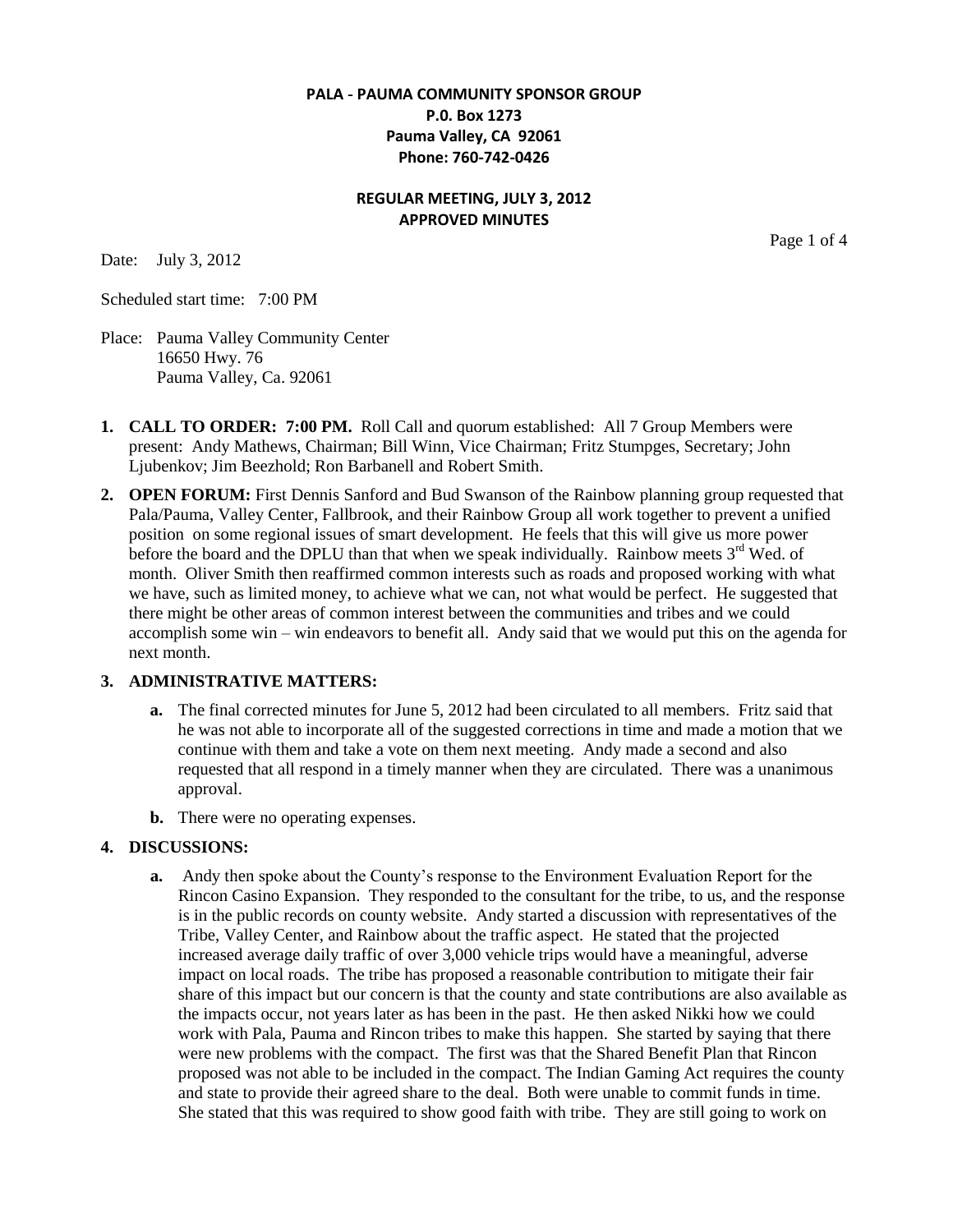these tax compacts but for now they are back to the standard mitigation, section 10.8 of the compact, which entails that the priorities and costs for projects will be established and all will negotiate. Another problem is that the County and Rincon will not allow us as a third party in the negotiations. She has proposed to Bill Horn that we have informal meetings with all local tribes and the planning groups. Rincon does not want to be on the hot seat by themselves on such a regional problem. She agrees that we should sit down to discuss how we can prioritize the issues, in which she sees traffic as our biggest, and the challenge of comingling funds to achieve a timely mitigation of the problem. She has gotten Rincon's permission to pursue meetings but needs to get the other tribes to agree to join. Andy then asked Chairman Smith how we could do this since he knows that traffic is a mutual problem for all of us. He spoke of all of his tribes committed funds which were negotiated in legal meetings and added that he thought that we needed Bill Horn to reach out to all to initiate these informal discussions. Nikki, said that Horn's office has agreed to this. Andy asked if Nikki and Robert could facilitate this. Nikki then said that California has added a law to allow Tribes to enter in to Direct Powers Authority agreements. This means that a tribe could enter into a Joint Powers Agreement with the county or state to raise money thru bonds etc. Further it was mentioned that the new transportation bill allowed SANDAG in partnership with tribe's reservation transportation authority to submit a request for funding directly to congress for roads of mutual responsibility. Fritz made a motion that Andy request Bill Horn to set up an informal meeting between the planning groups and tribes. Both Valley Center and Rainbow groups said that they would do the same. Bill gave a second. Andy added a subset to the motion and that was that our Tribal Liaison Subcommittee initiate these meetings with the RTA and Tribes. The motion and amendment passed unanimously. Ron made a motion to officially adopt the name of Tribal Liaison Subcommittee for our group, Jim (I couldn't be sure who) made a second and it was also carried unanimously.

**b.** Andy then Reviewed the County DPLU's response to the submittal by the developer of what is known as Warner Ranch. Andy expressed concerns over the extremely aggressive time schedule noting the distribution for the EIR is scheduled for Sept 20. He asked Al, the developer's representative if he thought this was possible. Al responded that there were many project resolutions pending that would make it possible or not depending on their outcomes. Al said that he would keep us posted. Andy reminded him that the  $3<sup>rd</sup>$  draft submittal of the EIR was scheduled for July  $27<sup>th</sup>$  and they agreed that this was unrealistic. Andy's second concern was that the water supply assessment statement was stripped out of the response and that there is much concern in the valley about where the water for this project is going to come from. He questioned YUIMA's position on this, as it is conditioned on the Northern Pipeline. Linden Burzel, Manager of the Yuima Water District, responded that there was a "Will Serve Letter" only and that it is an administrative (him) letter only and the board will ultimately have to vote on the final plan to supply water or not. A will serve only states that the district has capacity to provide water to a specific party and under what circumstances it could do so. He said that he also issued a similar letter to supply sewer and that it contains substantial conditions. He stated that his proposed water was indeed conditioned on the Northern Pipeline to provide metropolitan water, not valley water. Robert Smith questioned the developer's payment of fees to review the sewer application since he had a letter dated June 26 that stated they hadn't. Linden responded that they had paid but he didn't have a letter of proof. Al confirmed the error in the staff letter. Robert made a motion to table the discussion until we have some facts. Ron gave a second. Fritz and Bill stated that we still had much to learn tonight. The motion was defeated 6-2. Al stated that the draft EIR will have to address all of the conditions necessary for the project to proceed; such as Andy's concern about LAFCO approving the annexation of Warner Ranch into Yuima's boundaries. Al also gave Andy assurances that there would be time for a complete review of the EIR and for comments. Andy then returned to the details beginning with the stated completion of the Northern Pipeline as a requirement for water from Yuima. He pressed Linden for a positive statement that in no way would water from the Pauma Water Basin be used for this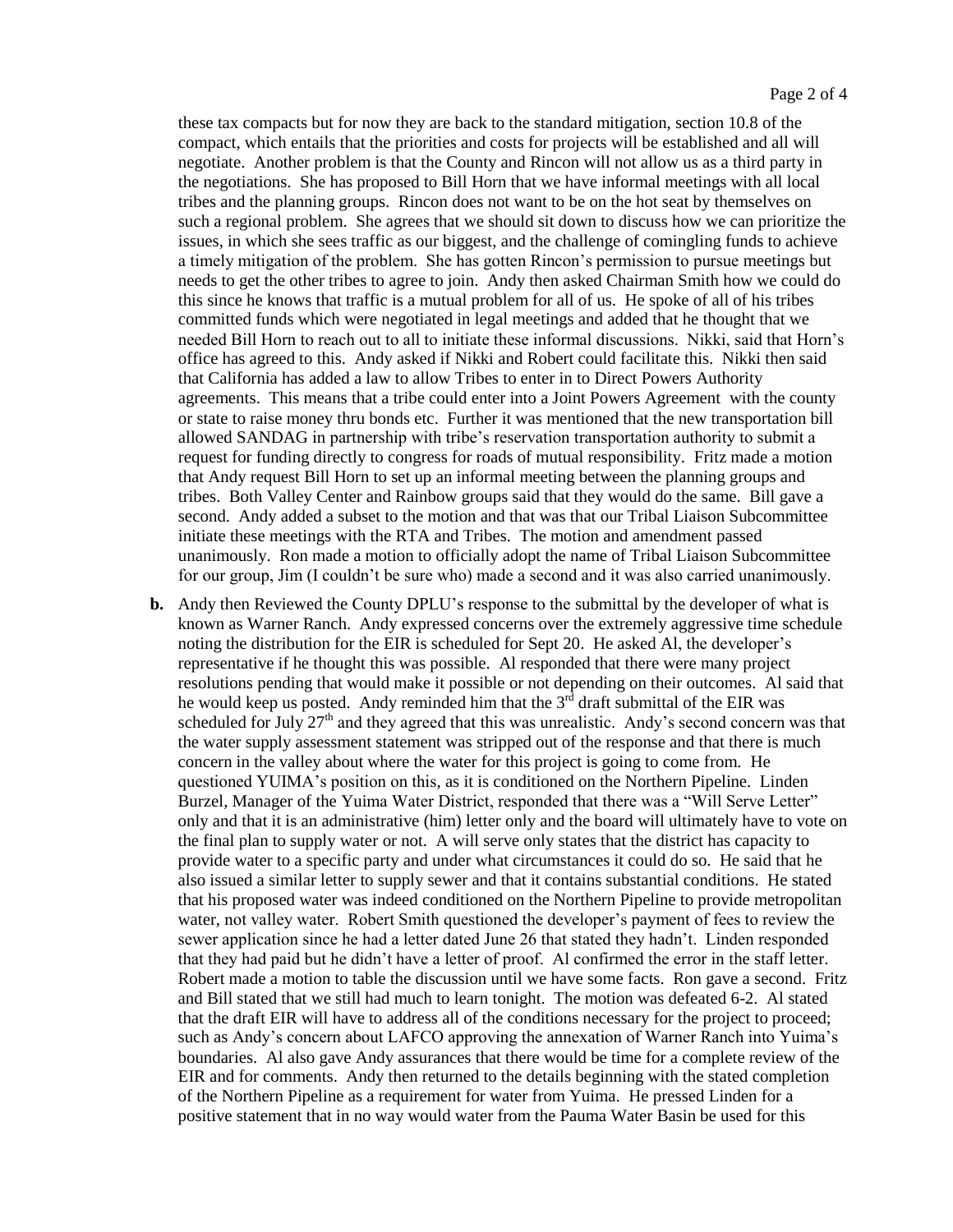project and Linden gave that assurance. With the Pala Tribe's stated denial of the pipeline thru their needed land, there is no chance for a timely pipeline. Andy questioned what their backup plan is? Linden responded that a small first stage of the pipeline could be built just to the project. Andy mentioned the possibility of getting water from a new district which is in the process of forming with Rainbow, one that would at least have some part of the project within its boundaries. After questioning from John as to the practicability of the Pipeline within any timely period, Linden stated that all of the planning for it was complete and they were waiting on financing. But one more factor has surfaced and that is additional capacity within Yuima makes the pipeline unnecessary without this new projects demand! Linden stated that the benefit of completing the first leg of the pipeline project using other's funding was a big benefit. Ron brought up the fact that the original reason for the pipeline was to satisfy a lawsuit giving Tribes further up water they are owed. Linden said that there are other ways to get the water to the 5 Tribes of the San Luis Rey Indian Water Authority but that this Northern Pipeline was the best way for all of them. Ron then pressed Linden with the downside of this unneeded pipeline. He said that the people of these valleys want to remain rural and they don't want this project. You are not helping to do that. Linden responded that it was their responsibility to serve water when it can. He said that they are not a land use agency and that the board, not he, will determine whether or not to serve it in the end. Someone asked how much of the project could be provided by the first leg proposed. Linden said that the  $1<sup>st</sup>$  leg was scheduled to be 54" but he would try to get all that he could get paid for. Al stated that this was standard policy for water districts to try to get all of the additional infrastructure funding that they can. Andy said that was future growth inducing. Al said that the policy will be set by the policy makers. Linden stated that the size of the pipeline was to provide for the tribe's settlement, to replace the old current pipeline, to provide for some additional agriculture, and that none of it was for future growth. They would save a million dollars a year or enough to pay for it. Fritz questioned the current size in dwelling units served by Yuima and then with the 900 answer implied that Yuima was just wanting to double it's size. He was corrected by Linden who stated that only 3% of the water was used for residences and that 97% was agricultural.

Linden then wanted to address the comments of the DPLU to their study. The first point was that they said that the water used by the proposed fire station should be included in the total water for the project. He agreed but stated that it was an insignificant amount, only what is needed for 6 firemen, none for fire suppression. Then as to whether Yuima is considered a real district since they don't supply at least 3,000 people; he said that they were just misinformed since they served between 5 and 9,000 acre feet of water. Then he questioned as willful ignorance the comments questioning the date of the Urban Water Management Plan of 2010 which was adopted in 2011. Then they rightfully state that in Yuima's water assessment plan this new project is not accounted for in the urban water plan of the district or the county water authority, although in a footnote of the CWA it does address this project need. Also they say the water supply assessment does not demonstrate sufficient water supply for the proposed rubic?. He says this is blatantly false as the table for water supply assessments shows that they have capacity for over 15,000 acre feet/yr when they only need at most 9,000 now and the project needs about 400af. The next comment was that the ground water not be relied upon because it is based on a draft ground water study. He says the study was a draft but the actual amount of groundwater is from a completed study and about 120,000 to 140,000 af and use is only about 20,000. He said that this is why we don't see well failure after a drought because we have 5 times the capacity of our use. The last comment was to their comment that these types of water usage are not anticipated by the land use document such as the County's general plan. He says that the GP and proposed uses don't have anything to do with mission of the water supply assessment document. He says that they supply water and do not ask what the water is to be used for as long as it is not wasted. Andy then summed up what he heard: you will not be supplying directly or indirectly the project from ground water. Linden then revealed that the project land has large amounts of available water by it's own resources and these would be available to Yuima to provide most if not all